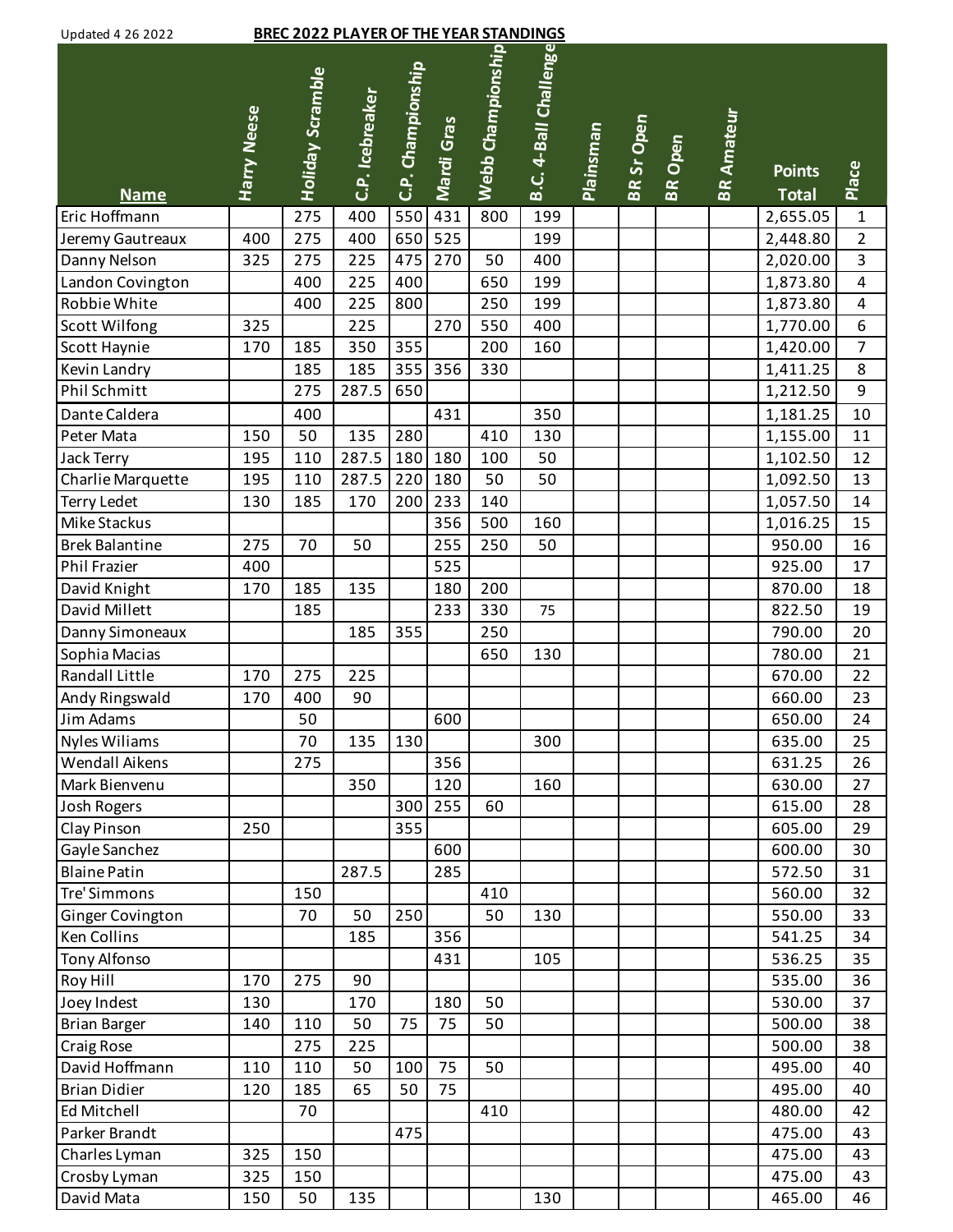| Updated 4 26 2022 |  |  |
|-------------------|--|--|
|                   |  |  |

# Updated 4 26 2022 **BREC 2022 PLAYER OF THE YEAR STANDINGS**

| Updated 4 26 2022      |                    |                  | <u>BREC 2022 PLAYER OF THE YEAR STANDINGS</u> |                   |            |                   |                       |                  |                   |                |                   |                               |       |
|------------------------|--------------------|------------------|-----------------------------------------------|-------------------|------------|-------------------|-----------------------|------------------|-------------------|----------------|-------------------|-------------------------------|-------|
| <b>Name</b>            | <b>Harry Neese</b> | Holiday Scramble | C.P. Icebreaker                               | C.P. Championship | Mardi Gras | Webb Championship | B.C. 4-Ball Challenge | <b>Plainsman</b> | <b>BR Sr Open</b> | <b>BR</b> Open | <b>BR Amateur</b> | <b>Points</b><br><b>Total</b> | Place |
| Cornell Christophe     | 225                |                  | 135                                           |                   | 75         |                   |                       |                  |                   |                |                   | 435.00                        | 47    |
| <b>Brandt Garon</b>    |                    | 275              |                                               |                   |            |                   | 160                   |                  |                   |                |                   | 435.00                        | 47    |
| <b>Jay Sanders</b>     |                    |                  |                                               |                   | 431        |                   |                       |                  |                   |                |                   | 431.25                        | 49    |
| <b>Blake Watts</b>     |                    |                  | 185                                           |                   | 210        |                   |                       |                  |                   |                |                   | 395.00                        | 50    |
| Dane Lambert           |                    |                  |                                               |                   | 233        | 160               |                       |                  |                   |                |                   | 392.50                        | 51    |
| Jerry Martin           |                    | 185              |                                               | 130               |            | 50                |                       |                  |                   |                |                   | 365.00                        | 52    |
| Chad Blanchard         |                    | 185              |                                               |                   | 180        |                   |                       |                  |                   |                |                   | 365.00                        | 52    |
| Michael Johnson        |                    | 185              |                                               |                   | 180        |                   |                       |                  |                   |                |                   | 365.00                        | 52    |
| Dawson Ellis           |                    | 50               | 160                                           | 90                |            |                   | 50                    |                  |                   |                |                   | 350.00                        | 55    |
| Kyle Wells             |                    |                  |                                               |                   |            |                   | 350                   |                  |                   |                |                   | 350.00                        | 55    |
| Peter Davis            | 110                | 110              |                                               | 70                |            | 50                |                       |                  |                   |                |                   | 340.00                        | 57    |
| <b>Garrett Theriot</b> |                    |                  |                                               |                   |            | 330               |                       |                  |                   |                |                   | 330.00                        | 58    |
| Tim Town               |                    |                  |                                               |                   |            | 330               |                       |                  |                   |                |                   | 330.00                        | 58    |
| <b>Chad Braud</b>      |                    |                  |                                               | 250               | 75         |                   |                       |                  |                   |                |                   | 325.00                        | 60    |
| Doyle Granier          |                    | 185              | 65                                            |                   | 75         |                   |                       |                  |                   |                |                   | 325.00                        | 60    |
| Millard Callicott      | 250                |                  |                                               | 60                |            |                   |                       |                  |                   |                |                   | 310.00                        | 62    |
| <b>Dustin Lambert</b>  |                    |                  |                                               |                   | 300        |                   |                       |                  |                   |                |                   | 300.00                        | 63    |
| Michael McDonald       |                    |                  |                                               |                   | 300        |                   |                       |                  |                   |                |                   | 300.00                        | 63    |
| Drew Silman            |                    |                  |                                               |                   |            |                   | 300                   |                  |                   |                |                   | 300.00                        | 63    |
| Chris Leonard          |                    |                  |                                               |                   | 90         | 200               |                       |                  |                   |                |                   | 290.00                        | 66    |
| Chuck Laudermill       |                    |                  |                                               |                   | 285        |                   |                       |                  |                   |                |                   | 285.00                        | 67    |
| Matthew Schneider      |                    |                  |                                               |                   |            | 85                | 199                   |                  |                   |                |                   | 283.80                        | 68    |
| <b>Wes Clark</b>       |                    | 275              |                                               |                   |            |                   |                       |                  |                   |                |                   | 275.00                        | 69    |
| Matthew Jakuback       | 275                |                  |                                               |                   |            |                   |                       |                  |                   |                |                   | 275.00                        | 69    |
| Can Le                 |                    | 275              |                                               |                   |            |                   |                       |                  |                   |                |                   | 275.00                        | 69    |
| <b>Carter Schmitt</b>  |                    | 275              |                                               |                   |            |                   |                       |                  |                   |                |                   | 275.00                        | 69    |
| <b>Scott Sorrell</b>   |                    | 275              |                                               |                   |            |                   |                       |                  |                   |                |                   | 275.00                        | 69    |
| <b>Brad Womack</b>     |                    | 275              |                                               |                   |            |                   |                       |                  |                   |                |                   | 275.00                        | 69    |
| Daniel Chambless       | 140                |                  | 50                                            |                   | 75         |                   |                       |                  |                   |                |                   | 265.00                        | 75    |
| John Blount            |                    |                  |                                               |                   |            |                   | 263                   |                  |                   |                |                   | 262.50                        | 76    |
| Joseph LeBeau          |                    |                  |                                               |                   |            |                   | 263                   |                  |                   |                |                   | 262.50                        | 76    |
| Alan Risher            |                    |                  |                                               |                   |            |                   | 263                   |                  |                   |                |                   | 262.50                        | 76    |
| Robert Wagner          |                    |                  |                                               |                   |            |                   | 263                   |                  |                   |                |                   | 262.50                        | 76    |
| Andrew Schneider       |                    |                  |                                               |                   |            | 50                | 199                   |                  |                   |                |                   | 248.80                        | 80    |
| <b>Stan Spring</b>     | 70                 | 50               | 50                                            |                   | 75         |                   |                       |                  |                   |                |                   | 245.00                        | 81    |
| <b>Ben Wheeler</b>     |                    |                  |                                               |                   | 233        |                   |                       |                  |                   |                |                   | 232.50                        | 82    |
| R.J. Perrault          |                    | 110              |                                               |                   | 120        |                   |                       |                  |                   |                |                   | 230.00                        | 83    |
| <b>Bart Lambert</b>    |                    |                  | 105                                           |                   | 120        |                   |                       |                  |                   |                |                   | 225.00                        | 84    |
| Mpho Mmopi             |                    |                  |                                               |                   | 75         | 140               |                       |                  |                   |                |                   | 215.00                        | 85    |
| Dennis Brown           |                    |                  |                                               |                   | 150        | 60                |                       |                  |                   |                |                   | 210.00                        | 86    |
| R. Wager               |                    |                  |                                               | 160               |            | 50                |                       |                  |                   |                |                   | 210.00                        | 86    |
| <b>Chad Garon</b>      |                    |                  |                                               |                   |            | 50                | 160                   |                  |                   |                |                   | 210.00                        | 86    |
| Mike Drury             |                    |                  |                                               |                   | 210        |                   |                       |                  |                   |                |                   | 210.00                        | 86    |
| <b>Henry Pointer</b>   |                    | 70               |                                               |                   | 140        |                   |                       |                  |                   |                |                   | 210.00                        | 86    |
| Michael Robinson       |                    |                  | 160                                           |                   |            |                   | 50                    |                  |                   |                |                   | 210.00                        | 86    |
| Tom Connors            | 100                | 50               |                                               |                   |            |                   | 50                    |                  |                   |                |                   | 200.00                        | 92    |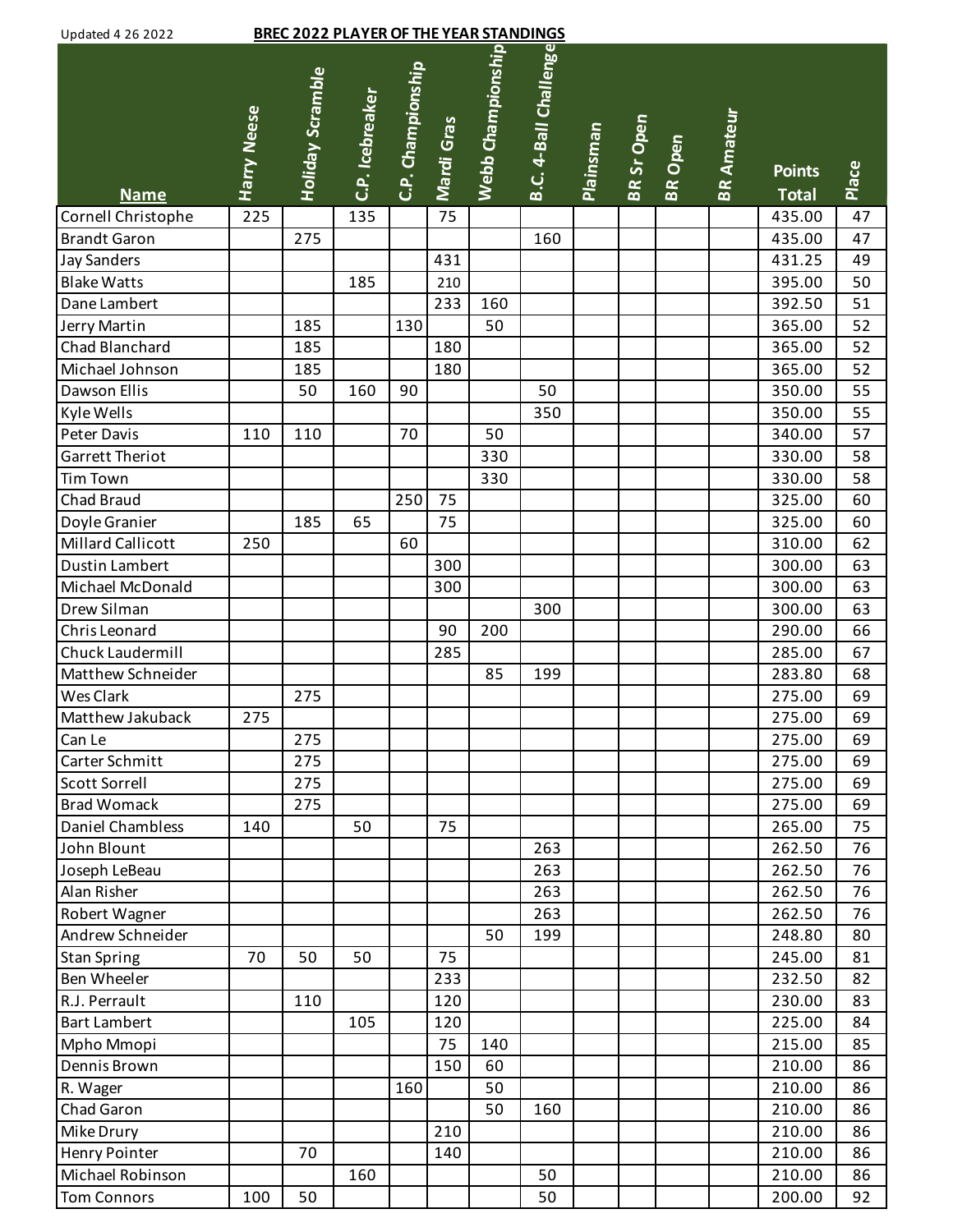| Updated 4 26 2022 |  |  |
|-------------------|--|--|
|                   |  |  |

| <b>Updated 4 26 2022</b>               |                    | <b>BREC 2022 PLAYER OF THE YEAR STANDINGS</b> |                 |                   |            |                   |                       |           |            |                |                   |                               |       |
|----------------------------------------|--------------------|-----------------------------------------------|-----------------|-------------------|------------|-------------------|-----------------------|-----------|------------|----------------|-------------------|-------------------------------|-------|
| <b>Name</b>                            | <b>Harry Neese</b> | <b>Holiday Scramble</b>                       | C.P. Icebreaker | C.P. Championship | Mardi Gras | Webb Championship | B.C. 4-Ball Challenge | Plainsman | BR Sr Open | <b>BR</b> Open | <b>BR Amateur</b> | <b>Points</b><br><b>Total</b> | Place |
| Danny Oliver                           | 100                | 50                                            |                 |                   |            |                   | 50                    |           |            |                |                   | 200.00                        | 92    |
| <b>Austin Watts</b>                    |                    |                                               |                 |                   |            |                   | 199                   |           |            |                |                   | 198.80                        | 94    |
| Wes Watts                              |                    |                                               |                 |                   |            |                   | 199                   |           |            |                |                   | 198.80                        | 94    |
| Eddie Odom                             | 195                |                                               |                 |                   |            |                   |                       |           |            |                |                   | 195.00                        | 96    |
| Michael Scurria                        | 195                |                                               |                 |                   |            |                   |                       |           |            |                |                   | 195.00                        | 96    |
| Ken Bradford                           |                    | 50                                            | 65              |                   | 75         |                   |                       |           |            |                |                   | 190.00                        | 98    |
| Jerrick Hornbeck                       |                    | 50                                            | 65              |                   | 75         |                   |                       |           |            |                |                   | 190.00                        | 98    |
| <b>Russell Eckert</b>                  |                    | 110                                           |                 |                   | 75         |                   |                       |           |            |                |                   | 185.00                        | 100   |
| <b>Bill Gammill</b>                    |                    | 110                                           |                 |                   | 75         |                   |                       |           |            |                |                   | 185.00                        | 100   |
| Alex Granier                           |                    | 185                                           |                 |                   |            |                   |                       |           |            |                |                   | 185.00                        | 100   |
| Scott Snyder                           |                    | 185                                           |                 |                   |            |                   |                       |           |            |                |                   | 185.00                        | 100   |
| <b>Chuck Ellis</b>                     |                    |                                               | 105             |                   | 75         |                   |                       |           |            |                |                   | 180.00                        | 104   |
| Michael Thomas                         |                    |                                               |                 |                   | 90         | 85                |                       |           |            |                |                   | 175.00                        | 105   |
| Jonathan Peak                          |                    |                                               |                 |                   | 75         | 50                | 50                    |           |            |                |                   | 175.00                        | 105   |
| Lyle Peak                              |                    |                                               |                 |                   | 75         | 50                | 50                    |           |            |                |                   | 175.00                        | 105   |
| Chuck Fagan                            |                    |                                               |                 |                   | 120        | 50                |                       |           |            |                |                   | 170.00                        | 108   |
| Justin McCullough                      | 170                |                                               |                 |                   |            |                   |                       |           |            |                |                   | 170.00                        | 108   |
| William Handjis                        |                    | 110                                           |                 |                   |            | 50                |                       |           |            |                |                   | 160.00                        | 110   |
| <b>Austin Harris</b>                   |                    | 110                                           |                 |                   |            | 50                |                       |           |            |                |                   | 160.00                        | 110   |
| Daniel Steele                          |                    | 110                                           |                 |                   |            | 50                |                       |           |            |                |                   | 160.00                        | 110   |
| Chris Kieren                           |                    | 110                                           | 50              |                   |            |                   |                       |           |            |                |                   | 160.00                        | 110   |
| <b>Ben Adams</b>                       |                    | 150                                           |                 |                   |            |                   |                       |           |            |                |                   | 150.00                        | 114   |
| Clayton Brown                          |                    | 150                                           |                 |                   |            |                   |                       |           |            |                |                   | 150.00                        | 114   |
| Luke Gomez                             |                    | 150                                           |                 |                   |            |                   |                       |           |            |                |                   |                               | 114   |
|                                        |                    | 150                                           |                 |                   |            |                   |                       |           |            |                |                   | 150.00<br>150.00              | 114   |
| <b>Bobby Lee</b><br>Charles MacPherson |                    |                                               |                 |                   |            |                   |                       |           |            |                |                   | 150.00                        |       |
|                                        |                    | 150                                           |                 |                   |            |                   |                       |           |            |                |                   |                               | 114   |
| Alex Mouton                            |                    | 150                                           |                 |                   |            |                   |                       |           |            |                |                   | 150.00                        | 114   |
| Les O'Neil                             |                    |                                               |                 |                   | 150        |                   |                       |           |            |                |                   | 150.00                        | 114   |
| <b>Bobby Richmond</b>                  |                    |                                               | 135             |                   |            |                   |                       |           |            |                |                   | 135.00                        | 121   |
| Jeff Russell                           |                    |                                               | 135             |                   |            |                   |                       |           |            |                |                   | 135.00                        | 121   |
| <b>Skylar Cotton</b>                   |                    |                                               |                 |                   |            |                   | 130                   |           |            |                |                   | 130.00                        | 123   |
| <b>Chandler Reeves</b>                 |                    |                                               |                 |                   |            |                   | 130                   |           |            |                |                   | 130.00                        | 123   |
| <b>Jay Suits</b>                       |                    |                                               |                 |                   | 75         | 50                |                       |           |            |                |                   | 125.00                        | 125   |
| Donna Ashmore                          |                    | 70                                            | 50              |                   |            |                   |                       |           |            |                |                   | 120.00                        | 126   |
| <b>Austin Fairchild</b>                |                    |                                               |                 |                   | 120        |                   |                       |           |            |                |                   | 120.00                        | 126   |
| <b>Steve Parker</b>                    | 120                |                                               |                 |                   |            |                   |                       |           |            |                |                   | 120.00                        | 126   |
| Duane Perry                            |                    |                                               |                 |                   | 120        |                   |                       |           |            |                |                   | 120.00                        | 126   |
| <b>Barbara Watts</b>                   |                    | 70                                            | 50              |                   |            |                   |                       |           |            |                |                   | 120.00                        | 126   |
| <b>Kurt Bailey</b>                     |                    | 110                                           |                 |                   |            |                   |                       |           |            |                |                   | 110.00                        | 131   |
| <b>Richard Horner</b>                  |                    | 110                                           |                 |                   |            |                   |                       |           |            |                |                   | 110.00                        | 131   |
| Lewis Morris                           |                    | 110                                           |                 |                   |            |                   |                       |           |            |                |                   | 110.00                        | 131   |
| Jacob Broussard                        |                    |                                               |                 |                   |            |                   | 105                   |           |            |                |                   | 105.00                        | 134   |
| <b>Austin Edens</b>                    |                    |                                               |                 |                   |            |                   | 105                   |           |            |                |                   | 105.00                        | 134   |
| <b>Tim Edens</b>                       |                    |                                               |                 |                   |            |                   | 105                   |           |            |                |                   | 105.00                        | 134   |
| O.P. Falgoust                          |                    |                                               | 105             |                   |            |                   |                       |           |            |                |                   | 105.00                        | 134   |
| <b>Hoss Hales</b>                      |                    |                                               | 105             |                   |            |                   |                       |           |            |                |                   | 105.00                        | 134   |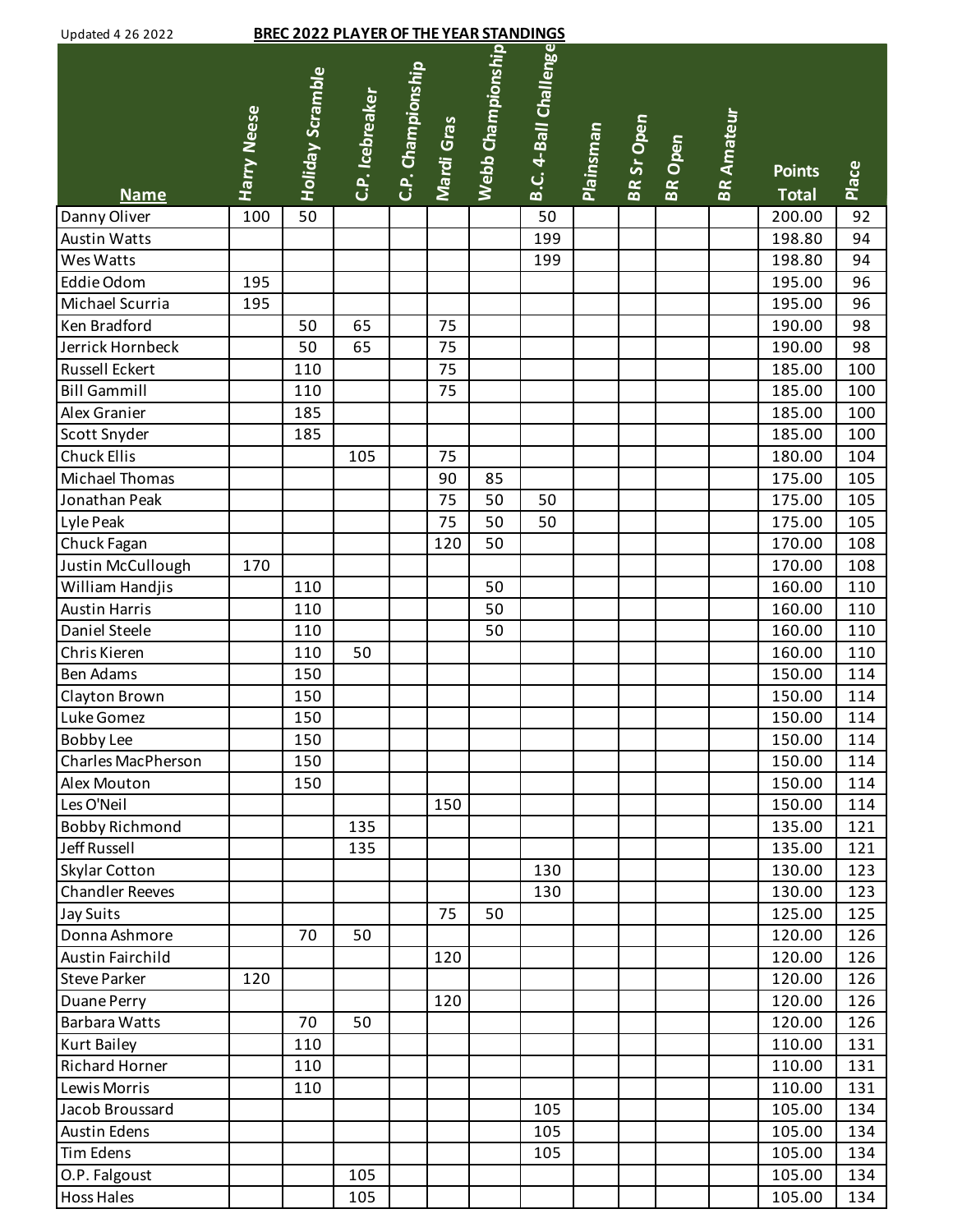| Updated 4 26 2022 |  |  |
|-------------------|--|--|
|                   |  |  |

| <b>Updated 4 26 2022</b> |                    |                  | <b>BREC 2022 PLAYER OF THE YEAR STANDINGS</b> |                   |            |                   |                       |           |            |                |                   |                               |       |
|--------------------------|--------------------|------------------|-----------------------------------------------|-------------------|------------|-------------------|-----------------------|-----------|------------|----------------|-------------------|-------------------------------|-------|
| <b>Name</b>              | <b>Harry Neese</b> | Holiday Scramble | C.P. Icebreaker                               | C.P. Championship | Mardi Gras | Webb Championship | B.C. 4-Ball Challenge | Plainsman | BR Sr Open | <b>BR</b> Open | <b>BR Amateur</b> | <b>Points</b><br><b>Total</b> | Place |
| Clint Skinner            |                    |                  |                                               | 50                |            | 50                |                       |           |            |                |                   | 100.00                        | 139   |
| Celeste Harris           |                    | 50               | 50                                            |                   |            |                   |                       |           |            |                |                   | 100.00                        | 139   |
| Jeff Byrnes              | 90                 |                  |                                               |                   |            |                   |                       |           |            |                |                   | 90.00                         | 141   |
| Brandon Hendrickson      | 90                 |                  |                                               |                   |            |                   |                       |           |            |                |                   | 90.00                         | 141   |
| Dale Cox                 | 80                 |                  |                                               |                   |            |                   |                       |           |            |                |                   | 80.00                         | 143   |
| Elizabeth Senecal        | 80                 |                  |                                               |                   |            |                   |                       |           |            |                |                   | 80.00                         | 143   |
| Amadeo Avila             |                    |                  |                                               |                   | 75         |                   |                       |           |            |                |                   | 75.00                         | 145   |
| Myles Bergeron           |                    |                  |                                               |                   | 75         |                   |                       |           |            |                |                   | 75.00                         | 145   |
| Michael Caillet          |                    |                  |                                               |                   | 75         |                   |                       |           |            |                |                   | 75.00                         | 145   |
| Neil Calandro            |                    |                  |                                               |                   |            |                   | 75                    |           |            |                |                   | 75.00                         | 145   |
| <b>Brad Carville</b>     |                    |                  |                                               |                   | 75         |                   |                       |           |            |                |                   | 75.00                         | 145   |
| Drew Cavell              |                    |                  |                                               |                   |            |                   | 75                    |           |            |                |                   | 75.00                         | 145   |
| Allen Chasteen           |                    |                  |                                               |                   | 75         |                   |                       |           |            |                |                   | 75.00                         | 145   |
| Jory Comeaux             |                    |                  |                                               |                   |            |                   | 75                    |           |            |                |                   | 75.00                         | 145   |
| Jordan Eiland            |                    |                  |                                               |                   |            |                   | 75                    |           |            |                |                   | 75.00                         | 145   |
| Stephen Frederick        |                    |                  |                                               |                   | 75         |                   |                       |           |            |                |                   | 75.00                         | 145   |
| Matthew Freeburgh        |                    |                  |                                               |                   | 75         |                   |                       |           |            |                |                   | 75.00                         | 145   |
| Wesley Freeburgh         |                    |                  |                                               |                   | 75         |                   |                       |           |            |                |                   | 75.00                         | 145   |
| John Henchy              |                    |                  |                                               |                   | 75         |                   |                       |           |            |                |                   | 75.00                         | 145   |
| Jacob Hooper             |                    |                  |                                               |                   | 75         |                   |                       |           |            |                |                   | 75.00                         | 145   |
| <b>Bret Hughes</b>       |                    |                  |                                               |                   | 75         |                   |                       |           |            |                |                   | 75.00                         | 145   |
| James Kelly              |                    |                  |                                               |                   | 75         |                   |                       |           |            |                |                   | 75.00                         | 145   |
| George Kennedy           |                    |                  |                                               |                   | 75         |                   |                       |           |            |                |                   | 75.00                         | 145   |
| Greg Kennedy             |                    |                  |                                               |                   | 75         |                   |                       |           |            |                |                   | 75.00                         | 145   |
| Darrell Lakvold          |                    |                  |                                               |                   | 75         |                   |                       |           |            |                |                   | 75.00                         | 145   |
| Justin LeBlanc           |                    |                  |                                               |                   |            |                   | 75                    |           |            |                |                   | 75.00                         | 145   |
| <b>Brent Manuel</b>      |                    |                  |                                               |                   | 75         |                   |                       |           |            |                |                   | 75.00                         | 145   |
| David Melancon           |                    |                  |                                               |                   | 75         |                   |                       |           |            |                |                   | 75.00                         | 145   |
| David Ourso              |                    |                  |                                               |                   | 75         |                   |                       |           |            |                |                   | 75.00                         | 145   |
| Andre Prejean            |                    |                  |                                               |                   |            |                   | 75                    |           |            |                |                   | 75.00                         | 145   |
| Devin Scharwath          |                    |                  |                                               |                   | 75         |                   |                       |           |            |                |                   | 75.00                         | 145   |
| Robert Shamburger        |                    |                  |                                               |                   | 75         |                   |                       |           |            |                |                   | 75.00                         | 145   |
| Mike Smith               |                    |                  |                                               |                   | 75         |                   |                       |           |            |                |                   | 75.00                         | 145   |
| Neil Smith               |                    |                  |                                               |                   |            |                   | 75                    |           |            |                |                   | 75.00                         | 145   |
| Matthew Tierney          |                    |                  |                                               |                   | 75         |                   |                       |           |            |                |                   | 75.00                         | 145   |
| <b>Brody Trabeau</b>     |                    |                  |                                               |                   | 75         |                   |                       |           |            |                |                   | 75.00                         | 145   |
| Cody Trabeau             |                    |                  |                                               |                   | 75         |                   |                       |           |            |                |                   | 75.00                         | 145   |
| Josh Tucker              |                    |                  |                                               |                   | 75         |                   |                       |           |            |                |                   | 75.00                         | 145   |
| Danny Venable            |                    |                  |                                               |                   | 75         |                   |                       |           |            |                |                   | 75.00                         | 145   |
| Larry Weber              |                    |                  |                                               |                   | 75         |                   |                       |           |            |                |                   | 75.00                         | 145   |
| Alex Ginn                |                    | 70               |                                               |                   |            |                   |                       |           |            |                |                   | 70.00                         | 179   |
| Pete Hittle              | 70                 |                  |                                               |                   |            |                   |                       |           |            |                |                   | 70.00                         | 179   |
| <b>Bret Lane</b>         |                    |                  | 70                                            |                   |            |                   |                       |           |            |                |                   | 70.00                         | 179   |
| Haden Scooter            |                    | 70               |                                               |                   |            |                   |                       |           |            |                |                   | 70.00                         | 179   |
| Eric Fauveau             |                    |                  | 65                                            |                   |            |                   |                       |           |            |                |                   | 65.00                         | 183   |
| Daniel Richard           |                    |                  | 65                                            |                   |            |                   |                       |           |            |                |                   | 65.00                         | 183   |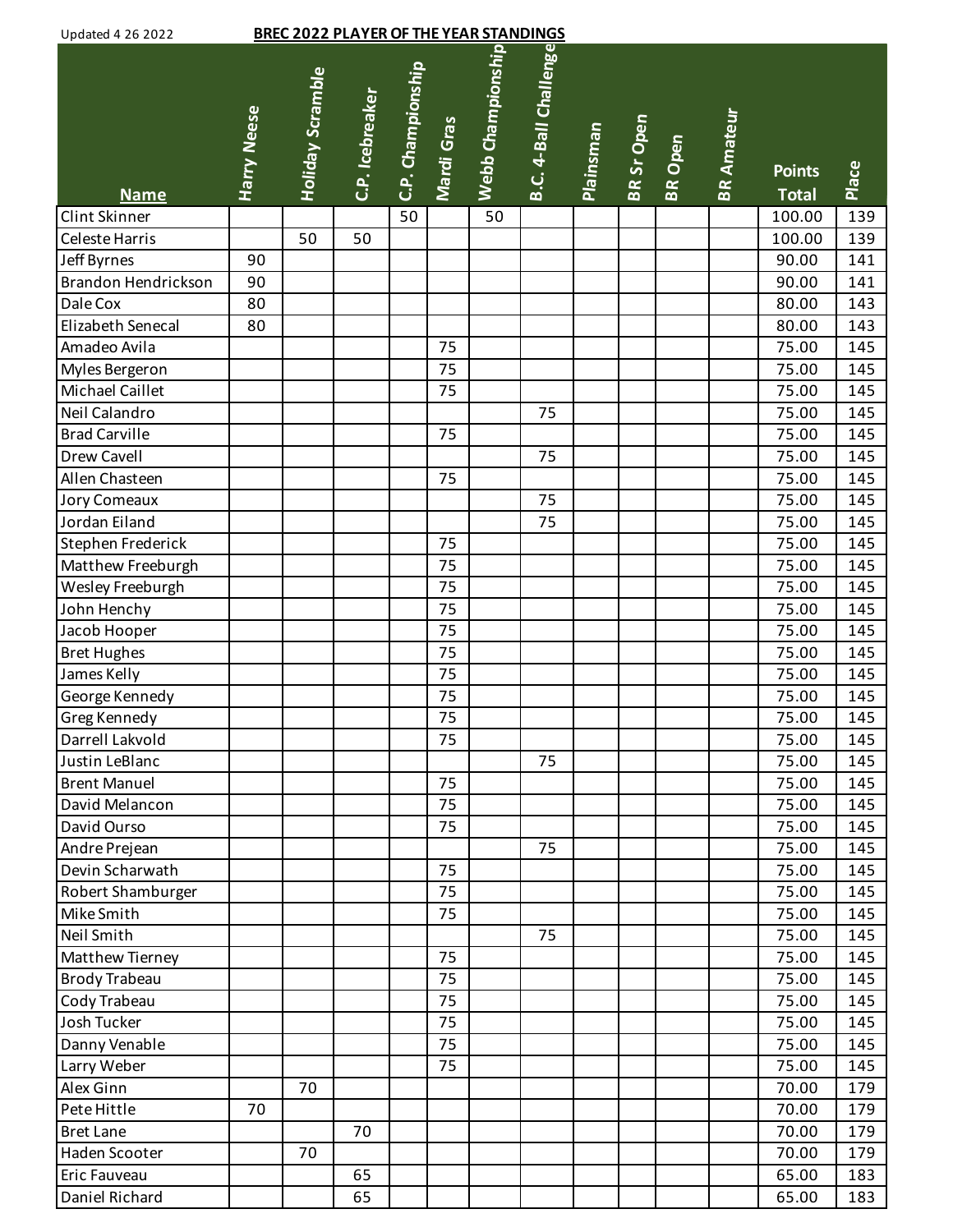| <b>Updated 4 26 2022</b> |                    | <b>BREC 2022 PLAYER OF THE YEAR STANDINGS</b> |                 |                   |            |                   |                       |                  |            |                |                   |                               |       |
|--------------------------|--------------------|-----------------------------------------------|-----------------|-------------------|------------|-------------------|-----------------------|------------------|------------|----------------|-------------------|-------------------------------|-------|
| <b>Name</b>              | <b>Harry Neese</b> | Holiday Scramble                              | C.P. Icebreaker | C.P. Championship | Mardi Gras | Webb Championship | B.C. 4-Ball Challenge | <b>Plainsman</b> | BR Sr Open | <b>BR</b> Open | <b>BR Amateur</b> | <b>Points</b><br><b>Total</b> | Place |
| <b>Dustin Ritchie</b>    |                    |                                               | 65              |                   |            |                   |                       |                  |            |                |                   | 65.00                         | 183   |
| <b>Hunter Spedale</b>    |                    |                                               | 65              |                   |            |                   |                       |                  |            |                |                   | 65.00                         | 183   |
| <b>Elliott Aucoin</b>    |                    |                                               |                 |                   |            | 60                |                       |                  |            |                |                   | 60.00                         | 187   |
| <b>Raymond Blank</b>     |                    |                                               |                 |                   |            | 50                |                       |                  |            |                |                   | 50.00                         | 188   |
| <b>Beau Comeaux</b>      |                    |                                               |                 |                   |            | 50                |                       |                  |            |                |                   | 50.00                         | 188   |
| Darrell Glasper          |                    |                                               |                 |                   |            | 50                |                       |                  |            |                |                   | 50.00                         | 188   |
| <b>Brad Hammonds</b>     |                    |                                               |                 |                   |            | 50                |                       |                  |            |                |                   | 50.00                         | 188   |
| William Handjis          |                    |                                               |                 |                   |            | 50                |                       |                  |            |                |                   | 50.00                         | 188   |
| Quentin Olivier          |                    |                                               |                 |                   |            | 50                |                       |                  |            |                |                   | 50.00                         | 188   |
| <b>Brad Petrie</b>       |                    |                                               |                 |                   |            | 50                |                       |                  |            |                |                   | 50.00                         | 188   |
| Harold Pippin            |                    |                                               |                 |                   |            | 50                |                       |                  |            |                |                   | 50.00                         | 188   |
| David Price              |                    |                                               |                 |                   |            | 50                |                       |                  |            |                |                   | 50.00                         | 188   |
| <b>Rick Summers</b>      |                    |                                               |                 |                   |            | 50                |                       |                  |            |                |                   | 50.00                         | 188   |
| Steve Thompson           |                    |                                               |                 |                   |            | 50                |                       |                  |            |                |                   | 50.00                         | 188   |
| <b>Mitch Evans</b>       |                    |                                               |                 | 50                |            |                   |                       |                  |            |                |                   | 50.00                         | 188   |
| R. Logsdon               |                    |                                               |                 | 50                |            |                   |                       |                  |            |                |                   | 50.00                         | 188   |
| W. McDonald              |                    |                                               |                 | 50                |            |                   |                       |                  |            |                |                   | 50.00                         | 188   |
| R. McRae                 |                    |                                               |                 | 50                |            |                   |                       |                  |            |                |                   | 50.00                         | 188   |
| S. Prescott              |                    |                                               |                 | 50                |            |                   |                       |                  |            |                |                   | 50.00                         | 188   |
| Alex Almond              |                    |                                               |                 |                   |            |                   | 50                    |                  |            |                |                   | 50.00                         | 188   |
| <b>Otto Banks</b>        |                    |                                               |                 |                   |            |                   | 50                    |                  |            |                |                   | 50.00                         | 188   |
| <b>Marc Baronet</b>      |                    |                                               | 50              |                   |            |                   |                       |                  |            |                |                   | 50.00                         | 188   |
| Mason Belle              |                    | 50                                            |                 |                   |            |                   |                       |                  |            |                |                   | 50.00                         | 188   |
| <b>Bruce Bentley</b>     |                    | 50                                            |                 |                   |            |                   |                       |                  |            |                |                   | 50.00                         | 188   |
| Mickey Bordelon          |                    | 50                                            |                 |                   |            |                   |                       |                  |            |                |                   | 50.00                         | 188   |
| Jacob Brown              |                    |                                               |                 |                   |            |                   | 50                    |                  |            |                |                   | 50.00                         | 188   |
| John Brown               |                    | 50                                            |                 |                   |            |                   |                       |                  |            |                |                   | 50.00                         | 188   |
| Adam Chasant             |                    |                                               |                 |                   |            |                   | 50                    |                  |            |                |                   | 50.00                         | 188   |
| <b>Bill Clark</b>        |                    | 50                                            |                 |                   |            |                   |                       |                  |            |                |                   | 50.00                         | 188   |
| <b>Scott Collier</b>     |                    |                                               | 50              |                   |            |                   |                       |                  |            |                |                   | 50.00                         | 188   |
| Joey Donachricha         |                    |                                               |                 |                   |            |                   | 50                    |                  |            |                |                   | 50.00                         | 188   |
| Chris Drake              |                    |                                               |                 |                   |            |                   | 50                    |                  |            |                |                   | 50.00                         | 188   |
| Luis Ellis               |                    | 50                                            |                 |                   |            |                   |                       |                  |            |                |                   | 50.00                         | 188   |
| CJ Etheridge             |                    |                                               |                 |                   |            |                   | 50                    |                  |            |                |                   | 50.00                         | 188   |
| <b>Tony Fatta</b>        |                    | 50                                            |                 |                   |            |                   |                       |                  |            |                |                   | 50.00                         | 188   |
| <b>Addison Gee</b>       |                    |                                               |                 |                   |            |                   | 50                    |                  |            |                |                   | 50.00                         | 188   |
| <b>Mitchell Guidry</b>   |                    | 50                                            |                 |                   |            |                   |                       |                  |            |                |                   | 50.00                         | 188   |
| Justin Hernandez         |                    |                                               |                 |                   |            |                   | 50                    |                  |            |                |                   | 50.00                         | 188   |
| Jorg Holaway             |                    |                                               | 50              |                   |            |                   |                       |                  |            |                |                   | 50.00                         | 188   |
| Mike Holaway             |                    |                                               | 50              |                   |            |                   |                       |                  |            |                |                   | 50.00                         | 188   |
| Joey Hollaway            |                    | 50                                            |                 |                   |            |                   |                       |                  |            |                |                   | 50.00                         | 188   |
| Josh Houston             |                    |                                               | 50              |                   |            |                   |                       |                  |            |                |                   | 50.00                         | 188   |
| <b>Chris Hurt</b>        |                    | 50                                            |                 |                   |            |                   |                       |                  |            |                |                   | 50.00                         | 188   |
| G. K. Kwon               |                    | 50                                            |                 |                   |            |                   |                       |                  |            |                |                   | 50.00                         | 188   |
| D.K. Kim                 |                    | 50                                            |                 |                   |            |                   |                       |                  |            |                |                   | 50.00                         | 188   |
| Dong-Min Kim             |                    | 50                                            |                 |                   |            |                   |                       |                  |            |                |                   | 50.00                         | 188   |